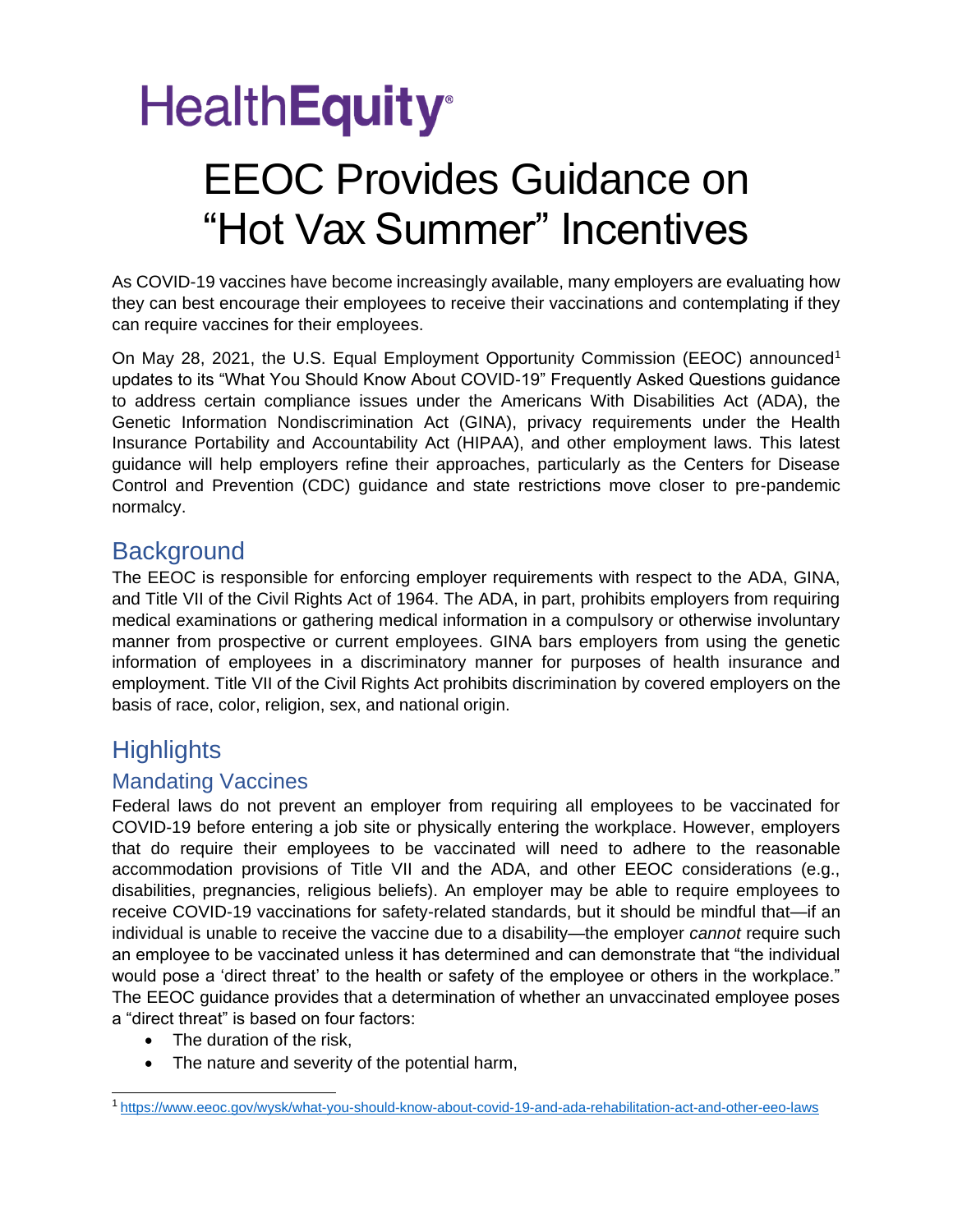# **HealthEquity®**

- The likelihood that the potential harm will occur, and
- The imminence of the potential harm.

This assessment is to be based on a "reasonable medical judgment that relies on the most current medical knowledge about COVID-19."

#### Employer Vaccination Programs

#### Mandatory Vaccination Programs

If the employer is administering mandatory COVID-19 vaccines to its employees, the ADA's restrictions on medical examinations and disability-related inquiries will apply. Specifically, the screening questions that are asked prior to the administration of the vaccine are—if the vaccine is administered by the employer or through its agent (i.e., an individual or entity having the authority to act on behalf of, or at the direction of, the employer)—considered to be disabilityrelated inquiries. It is noteworthy, however, that the EEOC does not consider the act of administering the vaccine itself to be a "medical examination" under the ADA because that specific act does not involve seeking information about the employee's physical or mental health.

As the screening questions prior to the administration of the COVID-19 are likely to be, at least in part, disability-related, the ADA requires that such questions be "job related and consistent with business necessity" when an employer (or its agent) administers the vaccine. The EEOC guidance reiterates that an employee who does not answer the pre-vaccine screening questions (and therefore cannot receive the vaccine) would need to "pose a direct threat to the employee's own health or safety or to the health and safety of others in the workplace" based on objective evidence and medical judgement in order to make any job-related determination. This determination would be subject to the same four-factor threat analysis described above.

#### Voluntary Vaccination Programs

However, if an employer (or its agent) provides vaccinations through a voluntary program (e.g., onsite for the convenience of its employees), but the employees are permitted to receive their vaccinations elsewhere if preferred, the pre-vaccination questions do not have to be shown as strictly "job-related or consistent with business necessity." However, the EEOC clarifies that an employee's decision to answer these questions must also be voluntary. Employers are permitted to request documentation or proof of an employee having received the COVID-19 vaccination from a third party (e.g., a pharmacy or clinic); this is not a "disability-related inquiry" under the ADA. However, an employer is required to treat an employee's documentation or proof of vaccination as confidential health information.

#### Incentivizing Vaccines

Some employers have considered encouraging their employees, and their families, to receive COVID-19 vaccinations, rather than make them mandatory, through incentive programs (such as a contribution to a Health Savings Account [HSA], cash, or gift cards). In the EEOC's guidance, employers are permitted to offer such incentives for COVID-19 vaccines, but the rules differ with respect to whether the employee (or her/his family member) received the vaccine independently (e.g., at a healthcare provider) or through an employer-provided initiative.

The May 28 guidance clarifies that employers can offer incentives to employees who voluntarily offer documentation of a COVID-19 vaccine obtained through an outside party and that such